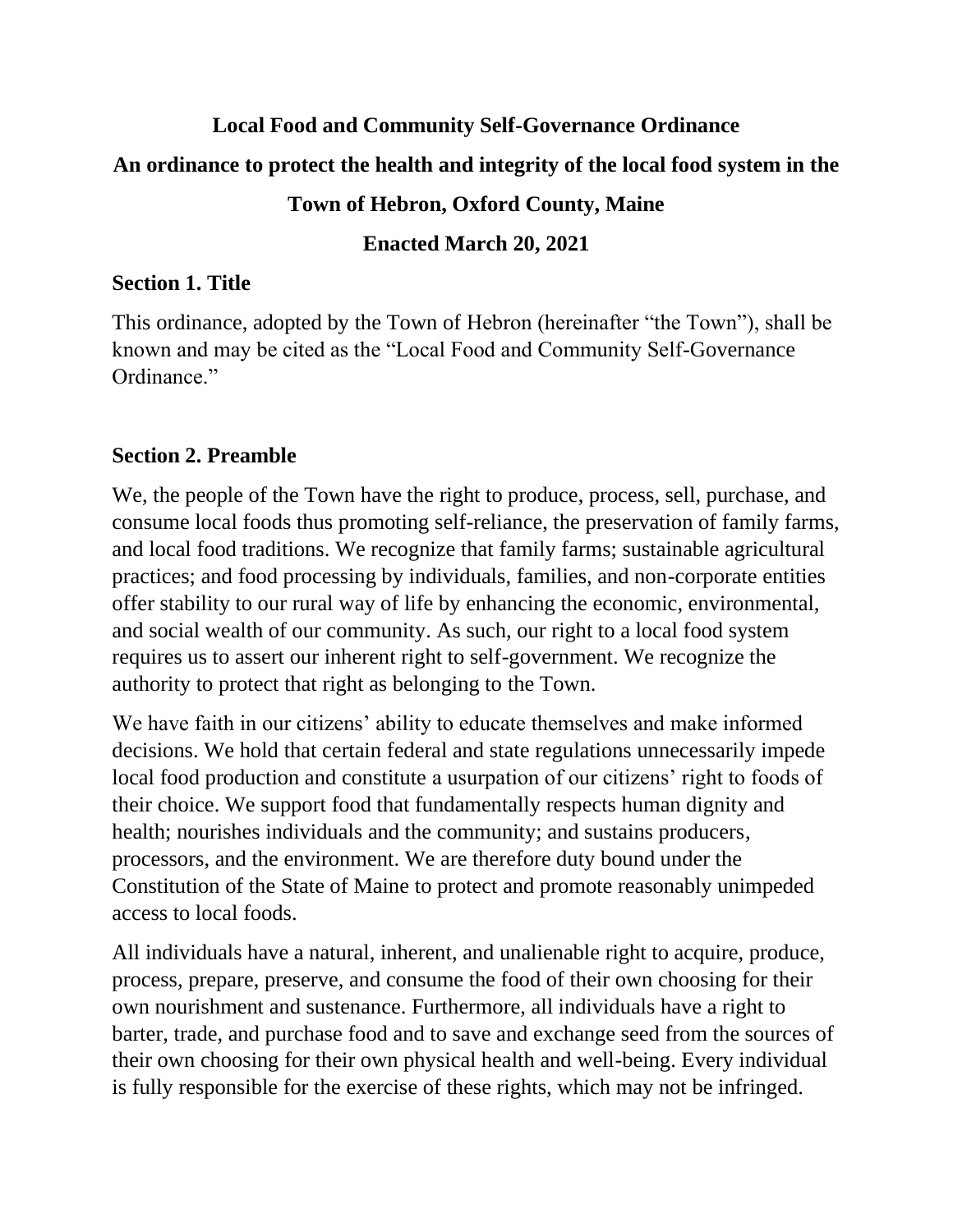## **Section 3. Purpose**

It is the policy of this State to encourage food self-sufficiency for its citizens.

The purpose of the Local Food and community Self-Governance Ordinance is to:

- 1. Through local control, preserve the ability of individuals and communities to save and exchange seed, to produce, process, sell, purchase, and consume locally produced foods;
- 2. Ensure the preservation of family farms and traditional foodways through small-scale farming, food production, and community social events;
- 3. Improve the health and well-being of citizens of this State by reducing hunger and increasing food security through unimpeded access to wholesome, nutritious foods by encouraging ecological farming;
- 4. Promote self-reliance and personal responsibility by ensuring the ability of individuals, families and other entities to prepare, process, advertise, and sell foods directly to customers intended solely for consumption by the customers or their families;
- 5. Enhance rural economic development and the environmental and social wealth of rural communities; and
- 6. Protect access to local food through direct producer-to-consumer transactions.

## **Section 4. Definitions**

As used in this ordinance, unless the context otherwise indicates, the following terms have the meanings stated below:

A. COMMUNITY SOCIAL EVENT: An event where people gather as part of a community for the benefit of those gathering or for the community, including, but not limited to, a church or religious social, school event, potluck, neighborhood gathering, library meeting, traveling food sale, fundraiser, craft fair, farmers' market, agricultural fair, and other public events.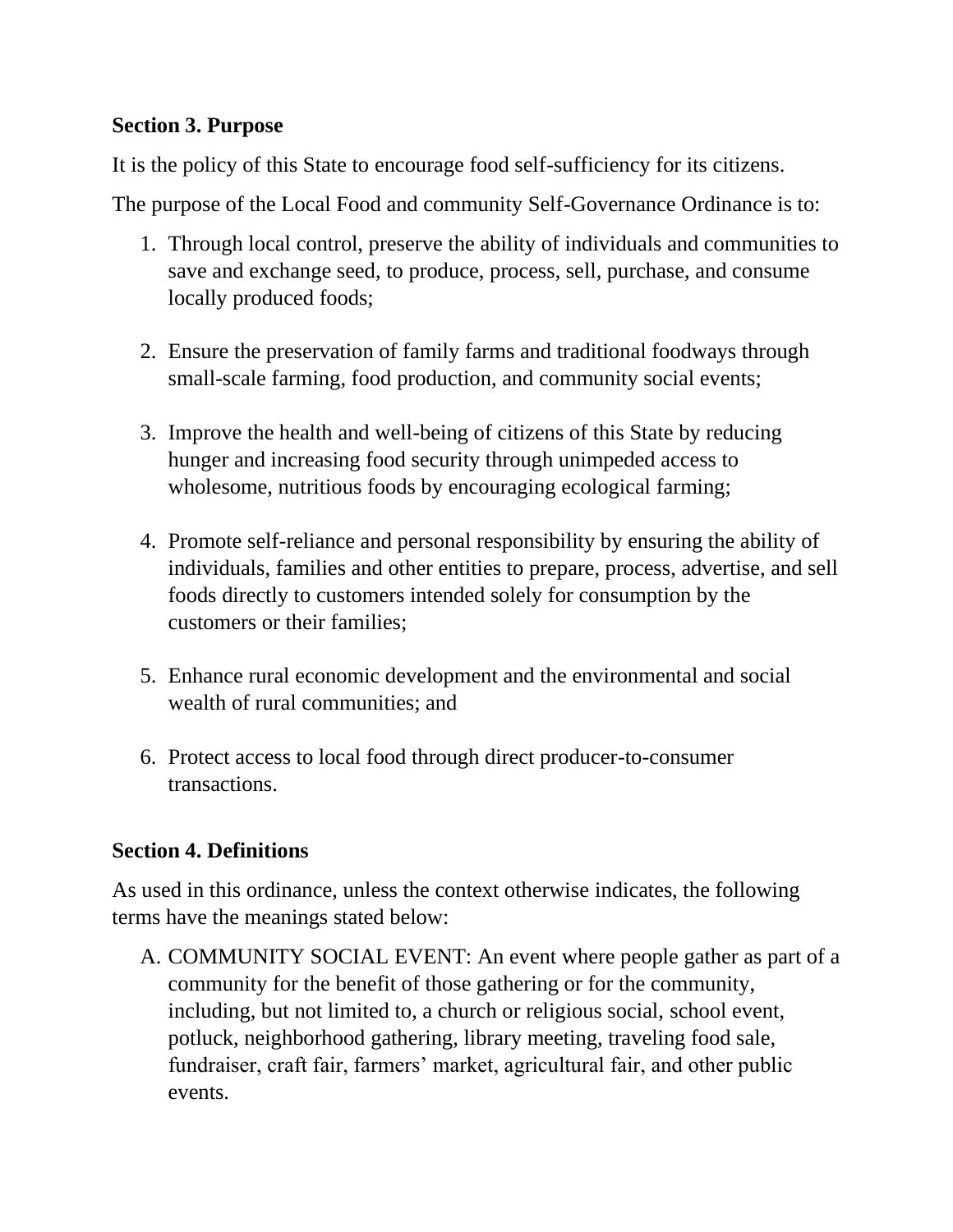- B. DIRECT PRODUCER-TO-CONSUMER TRANSACTION: An exchange of local food within a local food system between a producer or processor and a patron by barter, trade, or purchase on the property or premises owned, leased or rented by the producer or processor of the local food; at roadside stands, fundraisers, farmers' markets, and community social events; or through buying clubs, deliveries or community supported agricultural programs, herdshare agreements, and other private arrangements.
- C. LOCAL FOOD SYSTEM: A food system that integrates food production, processing, consumption, direct producer-to-consumer transactions, and traditional foodways to enhance the environmental, economic, social, and physical health of the municipality and its residents.
- D. LOCAL FOOD: Any food or food product that is grown, produced, processed, or prepared by individuals who exchange that food directly with patrons.
- E. PATRON: An informed individual who acquires local food directly from a processor or producer.
- F. PROCESSOR: An individual who processes or prepares products of the soil or animals for food or drink.
- G. PRODUCER: A farmer or gardener who grows or raises any plant or animal for food or drink.
- H. TRADITIONAL FOODWAYS: The cultural, social, and economic practices related to the production and consumption of food and the conveying of knowledge regarding food production and preparation.

#### **Section 5. Authority**

This ordinance is adopted and enacted pursuant to the inherent, inalienable, and fundamental right of the citizens of the Town to self-government, and under the authority recognized as belonging to the people of the Town by all relevant state and federal laws including, but not limited to the following: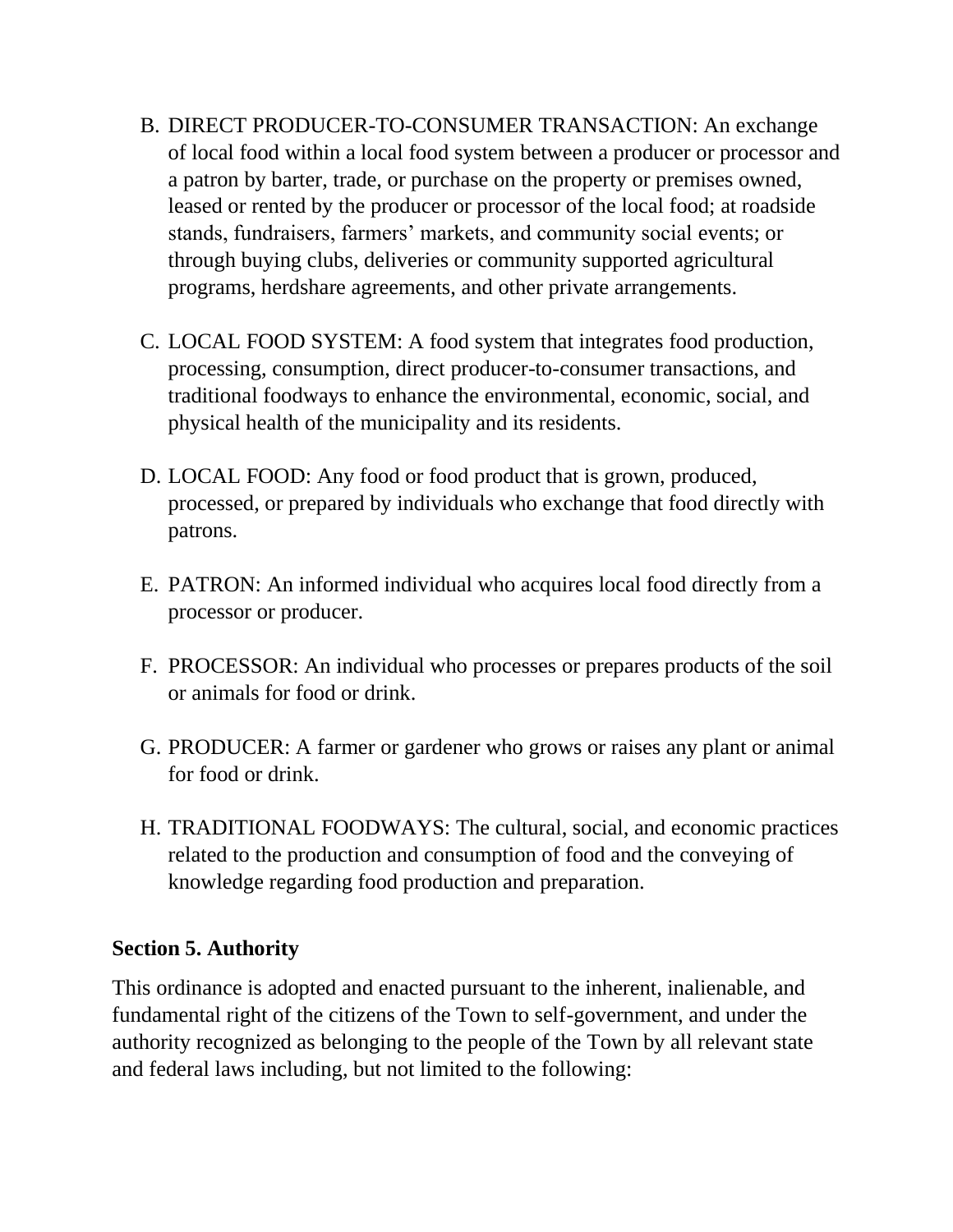The Declaration of Independence of the United States of America, which declares that governments are instituted to secure peoples' rights, and that government derives its just powers from the consent of the governed.

Article I, §2 of the Constitution of the State of Maine, which declares inter alia: "all power is inherent in the people; all free governments are founded in their authority and instituted for their benefit, [and that] they have therefore an unalienable and indefensible right to institute government and to alter, reform, or totally change the same when their safety and happiness require it."

Article VIII, Part Second of the Constitution of the State of Maine, which establishes Home Rule: "The inhabitants of any municipality shall have the power to alter and amend their charters on all matters, not prohibited by Constitution or general law, which are local and municipal in character."

§1-A of Title 7 of the Maine Revised Statutes, which states inter alia: "The survival of the family farm to prosper, while producing an abundance of high quality food and fiber, deserves a place of high priority in the determination of public policy. For this purpose there is established the Department of Agriculture, Forestry, and Conservation"

§1-B of Title 7 of the Maine Revised Statutes, which states inter alia: The […] preservation of rural life and values in the State [is] to be the joint responsibility of all public agencies, local, state and federal, whose policies and programs substantially impact the economy and general welfare of people who reside in rural Maine, such as the development and implementation of programs that assist in the maintenance of family farms […] and improve health and nutrition.

§284 of Title 7, Chapter 8-F, Maine Food Sovereignty Act, which states inter alia: "a municipality may adopt ordinances regarding direct producer-to-consumer transactions and the State shall recognize such ordinances by not enforcing those state food laws with respect to those direct producer-to-consumer transactions that are governed by the ordinance."

§3001 of Title 30-A of the Maine Revised Statutes, which implements Home Rule and grants municipalities all powers necessary to protect the health, safety, and welfare of the residents of the Town where those powers have been conferred on the towns by the Legislature or not otherwise limited.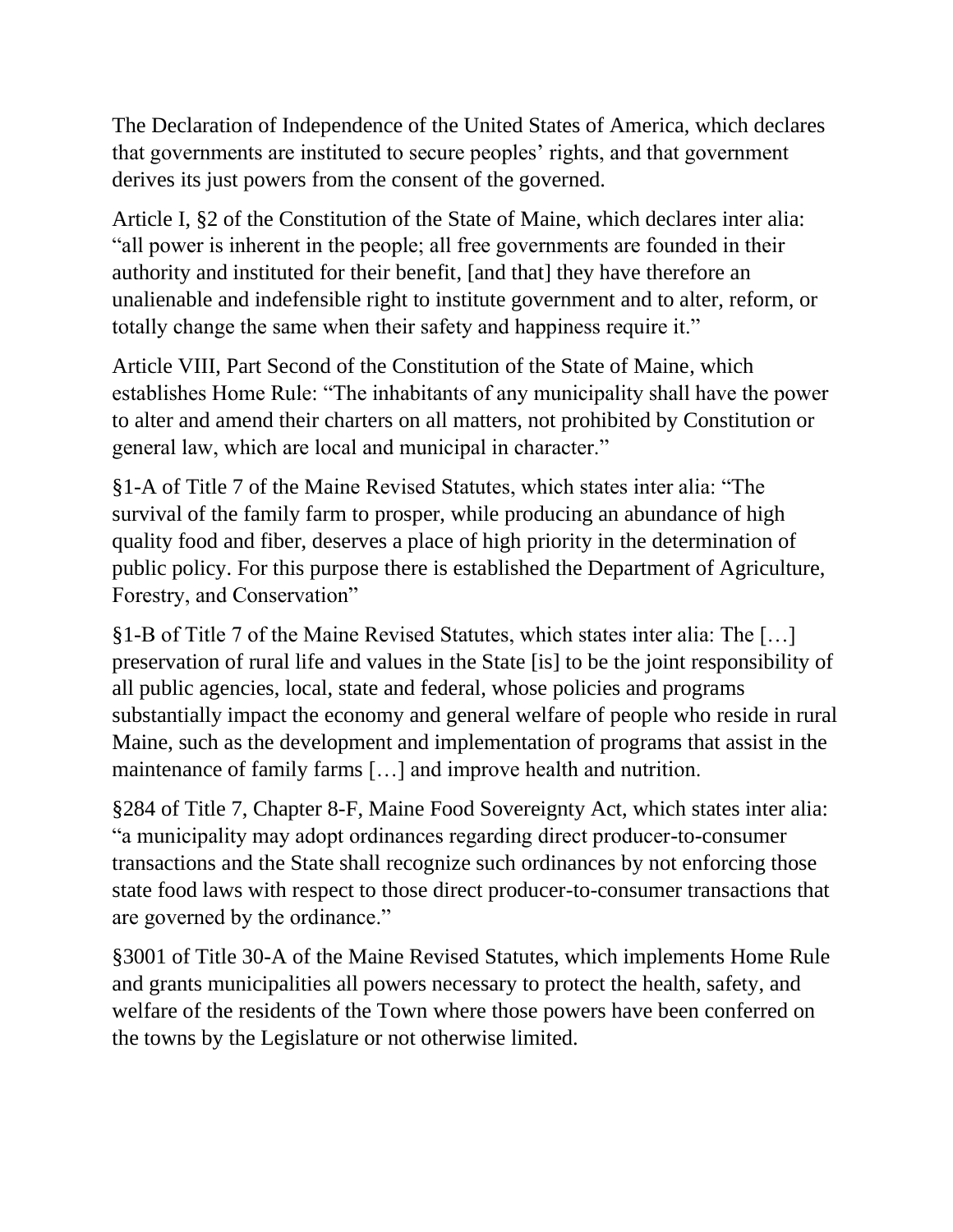#### **Section 6. Statements of Law**

.

- A. Right to Self-Governance. Citizens of the Town have the right to a form of governance which recognizes that all power is inherent in the people, that all free governments are founded on the people's authority and consent.
- B. Right to Acquire and Produce Food. Citizens of the Town possess the right to save and exchange seed and to produce, process, sell, purchase, and consume local foods of their choosing.
- C. Exemption from Licensure and Inspection. The producers and processors of local food intended for direct producer-to-consumer transactions in the Town governed by this ordinance shall be exempt from state licensure and inspection. In accordance with Section 284 of the Maine Food Sovereignty Act, the State of Maine shall not enforce those state food laws, rules, or regulations with respect to those transactions as defined in Section 4. The transactions enumerated in Section 4 are governed by this ordinance and provide the context otherwise indicated as stated in Section 282 of the Maine Food Sovereignty Act
- D. Meat and Poultry. This ordinance is not applicable to any meat or poultry products that are required to be produced or processed in compliance with the Maine Meat and Poultry Inspection Program.

This ordinance is applicable to shared animal ownership agreements in compliance with the federal acts as defined in Title 22, Chapter 562-A, §2511 of the Maine Revised Statutes and similar private contractual agreements, herdshare agreements, and buying clubs.

E. Liability Protection. Producers and processors of local food may enter into private agreements with patrons to waive any liability for the consumption of local food .

## **Section 7. Civil Enforcement.**

Any individual citizen of the Town shall have standing to enforce any rights secured by this ordinance which have been threatened or contested by any